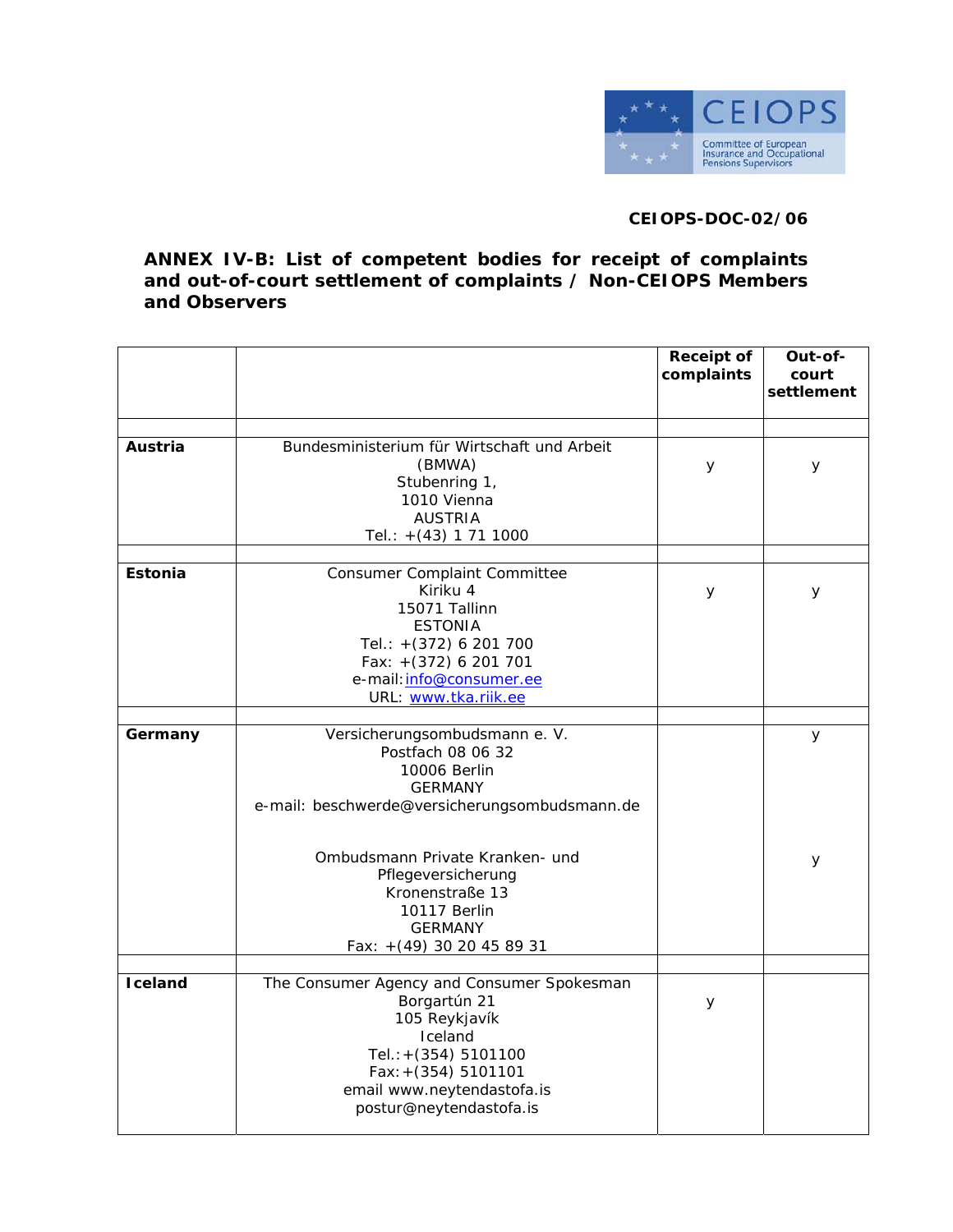|              | Insurance Complaints Committee<br>(Úrskurðarnefnd í vátryggingamálum)<br>Fjármálaeftirlitinu<br>Suðurlandsbraut 32<br>108 Reykjavík<br>Iceland<br>Tel.: +(354) 5252700<br>$Fax: + (354) 5252727$                                                   |   | У |
|--------------|----------------------------------------------------------------------------------------------------------------------------------------------------------------------------------------------------------------------------------------------------|---|---|
|              | Samtök vátryggingamiðlara<br>(Icelandic insurance brokers complaints committee)<br>Samtök verslunarinnar<br>Kringlunni 7<br>103 Reykjavík<br>Tel.: + (354) 5888910<br>Fax: $+$ (354) 5688441                                                       | У |   |
| Latvia       | <b>Consumer Rights Protection Centre</b><br>41/43 Elizabetes Street, Riga, LV 1010<br>LATVIA<br>Tel.: +(371) 7287730<br>Fax: $+(371)$ 7338024<br>e-mail: tpkc@apollo.lv<br>www.ptac.gov.lv                                                         | У | У |
| <b>Malta</b> | Consumer Complaints Manager<br>(private consumers only)<br>Malta Financial Services Authority<br>Notabile Road<br><b>Attard BKR14</b><br>MALTA<br>e-mail: gbezzina@mfsa.com.mt<br>Tel: Freephone 800 74924 or normal MFSA lines +<br>356 2144 1155 | У | У |
|              | Consumer Affairs Tribunal<br>(disputes up to a value of Lm1,500)<br>4, Old Mint Street,<br>Valletta, CMR 02<br>MALTA<br>Tel.: +(356) 2123 9892<br>Fax: +(356) 2123 9888.                                                                           |   |   |
|              | Small Claims Tribunal<br>Courts of Justice<br>Republic Street,<br>Valletta CMR 02<br>MALTA<br>Tel.: + (356) 21 235 344<br>$+(356)$ 21 223 281-4<br>Fax: +(351) 21 240 458                                                                          |   |   |
|              | Arbitral Tribunal<br>Malta Arbitration Centre<br>Palazzo Laparelli, 33,<br>South Street,<br>Valletta, VLT 11.<br>MALTA                                                                                                                             |   |   |